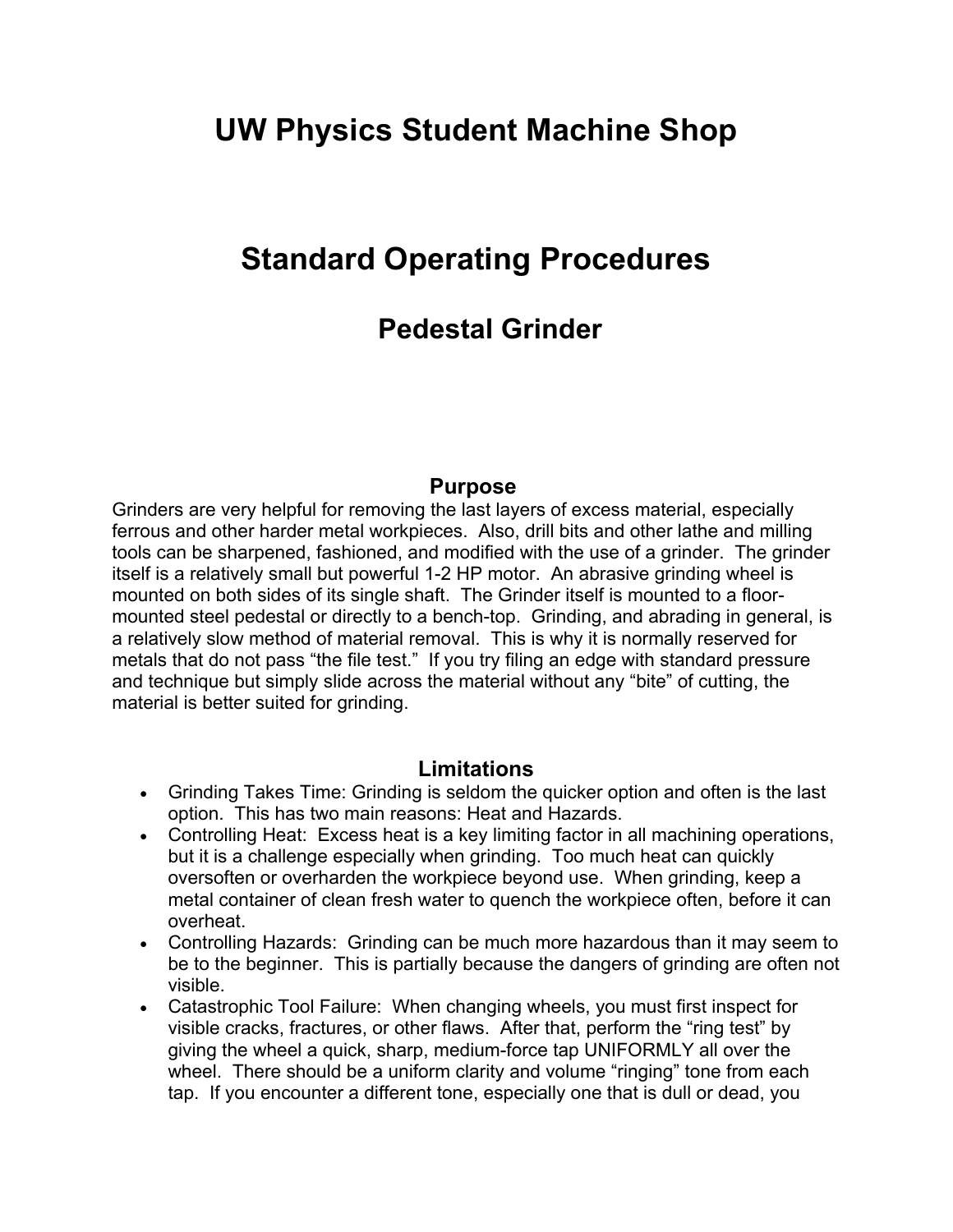may have a fracture inside the wheel. If this wheel is mounted, its bonding will get progressively weaker as the motor winds up to speed and the wheel will probably explode.

- Always stand off to one side when turning on the pedestal grinder.
- Soft is Off Limits: Non-ferrous materials such as brass, aluminum, copper, plastics or wood should never be ground on a pedestal grinder. It is too soft and will quickly load up the porous outer surface of the grinding wheel trapping pressure and heat until the wheel violently explodes like a bomb.
- Make sure all safety equipment is in place and working before using the pedestal grinder. The Tool Rest should be set as close to wheel as possible without interference, never further than workpiece thickness, and ⅛" maximum.

**As always, whenever you have any questions regarding the safe operation of Student Shop equipment, find the Shop Instructor or another Instrument Maker and ask before you act.**

### **Hazards**

There are a number of particular hazards associated with the operation and use of tool, including but not limited to:

- High speed rotating grinding wheels and shafts
- Large amounts of energy embodied in rotating wheels
- Wheel explosion hazard
- Potential for loose items to become entangled in rotating parts Strangulation hazard
- Flying objects Grinding wheel can catastrophically fail throwing high velocity objects into space and operator.
- Refer to the "Ring Test" Limitations section of this procedure.
- Work pieces, tooling, drill bits, or clamps can become disengaged and rotate or be flung across the room Crushing/pinch point hazards
- Workpiece can get loose and jamb between improperly adjusted work rests or guards
- Loose clothing, jewelry or body parts can be drawn into spinning wheels Hot components
- Grinding generates significant heat, burn and/or fire hazards. Grinding generates flying sparks. Keep area clear of rags, clutter, flammable liquids, and other fuels,
- Dust Exposure Dust generation produced from the abrasive surface and machining of the workpiece may present physical and health hazards. Minimization practices may include dust collection equipment and general housekeeping practices.